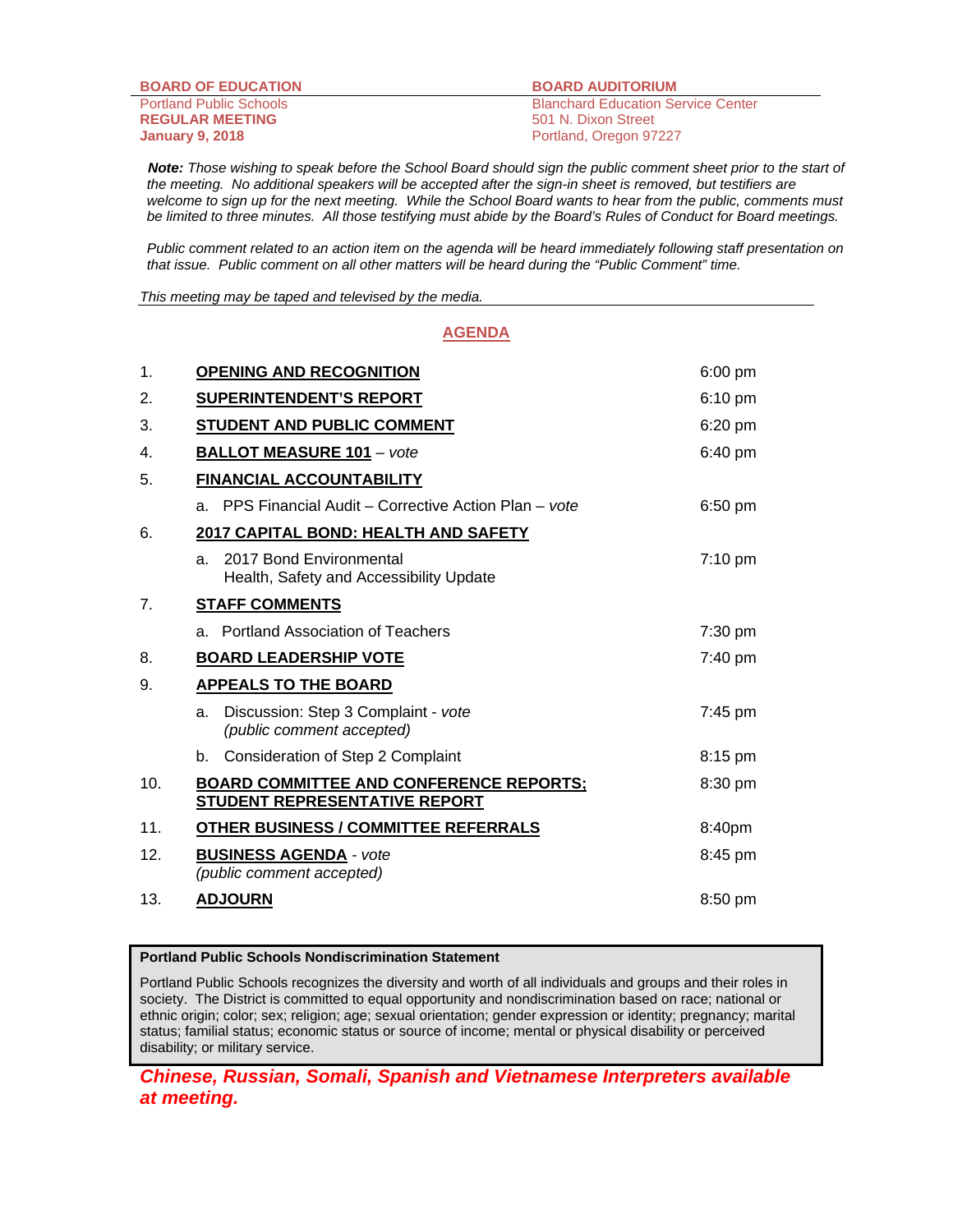# **School District #1J, Multnomah County, OR**

Portland, OR

January 2, 2018

Office of the Secretary of State Audits Division 255 Capitol St. NE, Suite #500 Salem, OR 97310

#### **Plan of Action for School District No. 1J**

School District No. 1J ("the District") respectfully submits the following corrective action plan in response to three material weaknesses reported in our audit of fiscal year ended June 30, 2017. The audit was completed by the independent auditing firm Talbot, Korvola & Warwick, LLP.

The material weaknesses are discussed below with the Action Plan listed for each.

**1. Material Weakness:** The District should have in place a system of internal controls over financial reporting to ensure complete and accurate reporting of amounts reported in the financial statements. When the District presented the original trial balance and financial statements for audit, the District did not recognize an accounts payable of approximately \$2.05 million for the construction of capital assets. The District's internal control over the processing of year-end accounts payable failed to recognize the asset and accounts payable for fiscal 2017 and instead recorded the transaction in fiscal 2018. As a result, assets and liabilities were understated in the District's Statement of Net Position and the GO Bond Fund liabilities were understated and fund balance was overstated by the \$2.05 million.

**Recommendation:** We recommend the District enhance its internal control review process over accounts payable to prevent miscoding of fiscal year accounting.

**Action Taken:** As recommended, the District has implemented additional and repetitive training for the Accounts Payable team. Over the past two months four sessions of training have been held. The District will continue to provide periodic training to ensure the staff has the knowledge and skills to perform this task. The District is also implementing multi-departmental strategies to ensure all expenses are recorded in the correct fiscal year.

**2. Material Weakness:** The District should have in place a system of internal controls over financial reporting to ensure complete and accurate reporting of amounts reported in the financial statements. When the District presented the original trial balance and financial statements for audit, deferred outflows and net position were overstated by approximately \$18 million. The District enlisted an outside contractor to assist in calculating GASB 68 pension journal entries and disclosures. This calculation incorrectly included \$18 million in pension contributions subsequent to measurement date that had not actually been made. As a result, deferred outflows and net position were overstated in the District's Statement of Net Position by \$18 million.

**Recommendation:** We recommend the District thoroughly review all work completed by outside contractors.

**Action Taken:** As recommended, the District will implement two levels of review for CAFR preparation; including all work completed by outside contractors.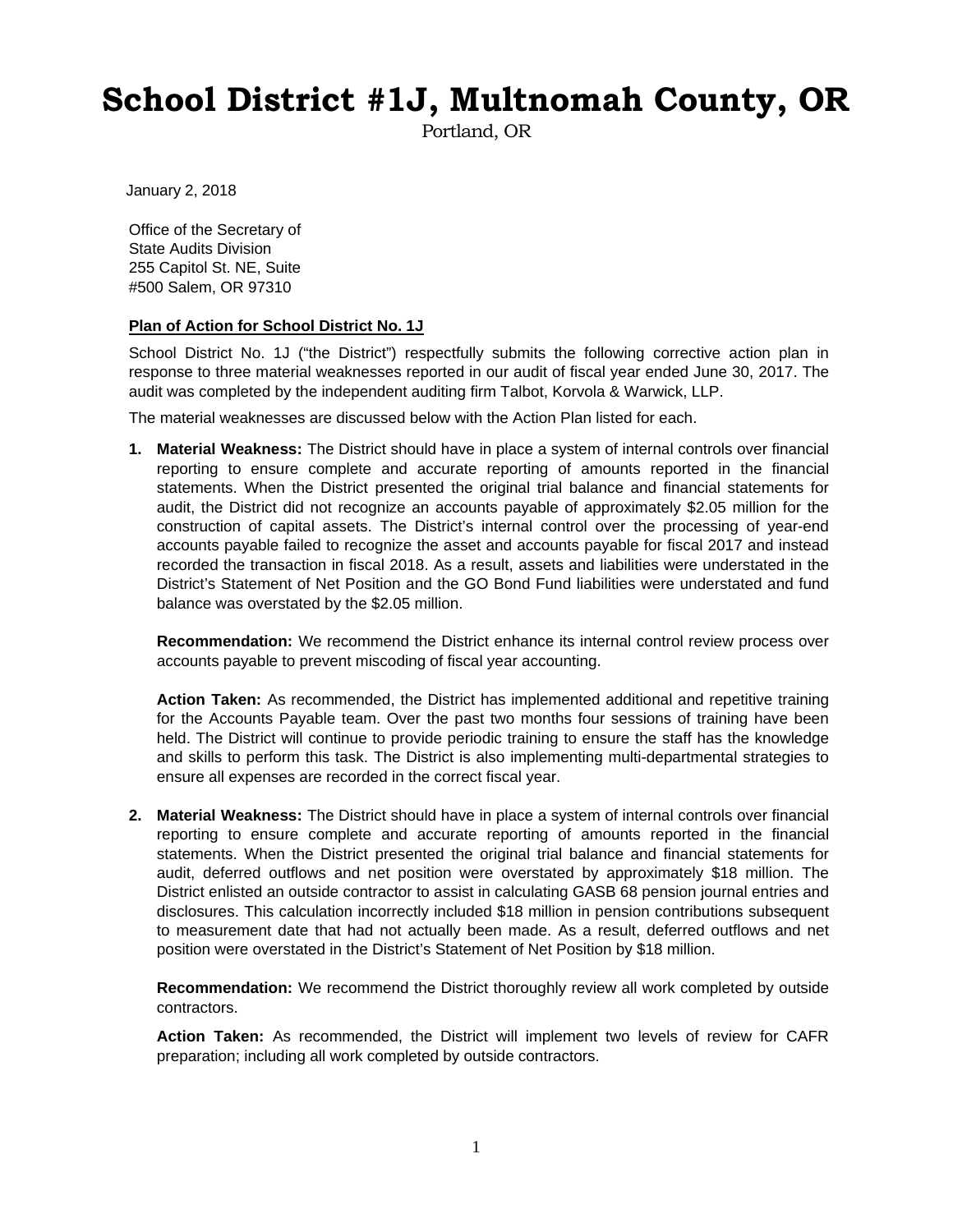**3. Material Weakness:** The District should have in place a system of internal controls over financial reporting to ensure complete and accurate reporting of amounts reported in the financial statements. When the District presented the original trial balance and financial statements for audit, accrued interest was overstated by approximately \$5.6 million. In addition, there were misclassifications within the net position category of approximately \$37 million. The District's internal control over year-end financial statement preparation failed to detect and correct incorrectly calculated accrued interest and net position classifications at year-end. As a result of the accrued interest error, liabilities were overstated and net position understated in the District's Statement of Net Position by \$5.6 million. As a result of the net position misclassifications, investment in capital assets and restricted net position were overstated by approximately \$35.5 million and \$1.5 million, respectively, and unrestricted net position was understated by approximately \$37 million.

**Recommendation:** We recommend the District enhance its internal control review process over year-end financial statement preparation.

**Action Taken:** As recommended, the District will implement two levels of review for CAFR preparation.

Sincerely,

 Guadalupe Guerrero, Superintendent

 Julia Brim-Edwards, Board Member – Zone 6, Board Chair

 Julie Esparza Brown, EdD, Board Member – Zone 1, Co-vice Chair

 Rita Moore, Board Member – Zone 4, Co-vice Chair

 Paul Anthony, Board Member – Zone 2

Amy Kohnstamm, Board Member – Zone 3

 Scott Bailey, Board Member – Zone 5

Mike Rosen, Board Member – Zone 7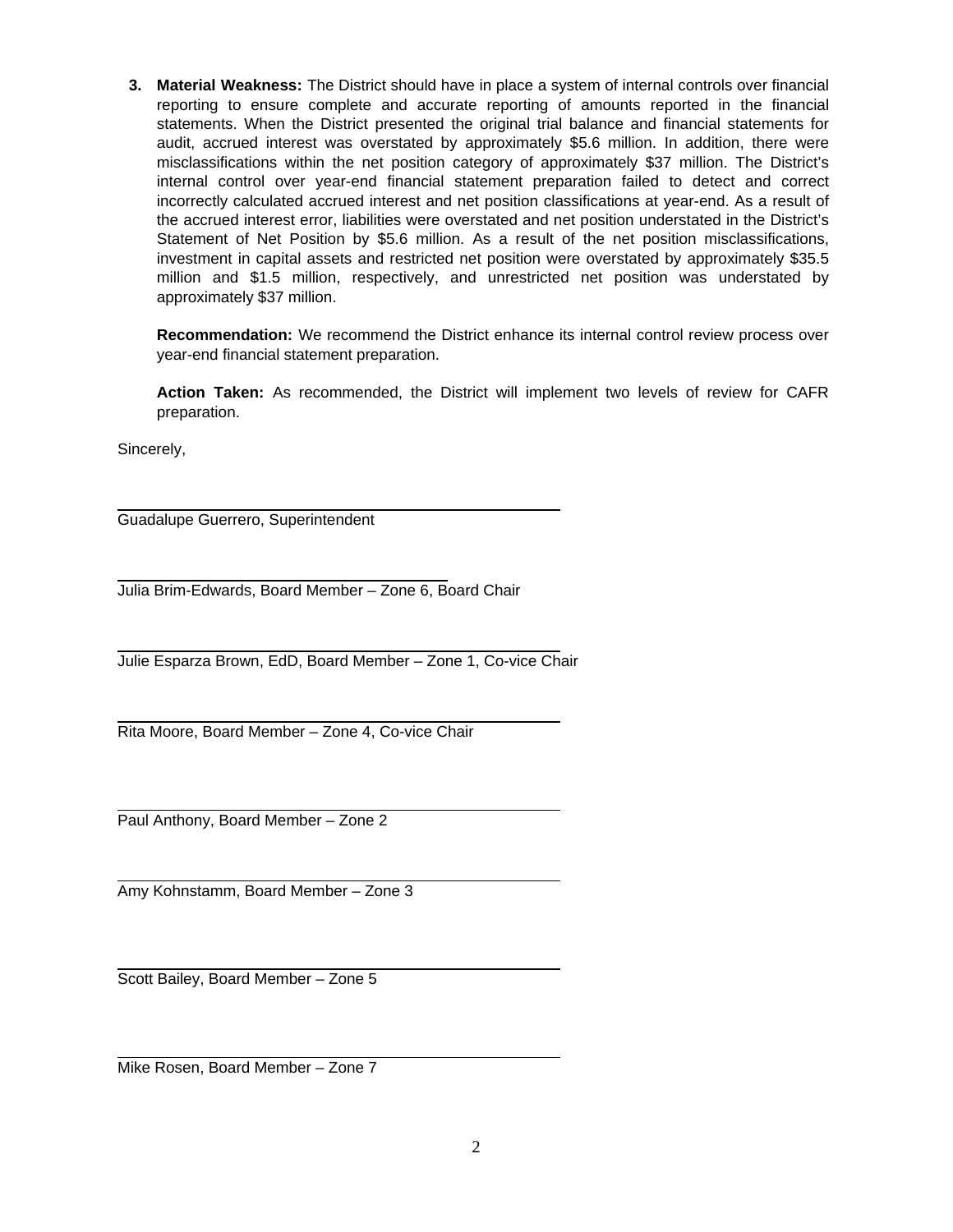

**General Counsel** 

PORTLAND PUBLIC SCHOOLS 501 N. Dixon, Portland, OR 97227 (503) 916-3570 · Fax: (503) 916-2724

#### MEMORANDUM

TO: FROM: DATE: RE:

Board of Education Liz Large, Interim General Counsel January 2, 2018 Approval to Pay on Contract - Miller Nash Graham & Dunn LLP

General Counsel requests Board approval to pay on contract LS62999. The contract is overspent by \$212,596 due to<br>work performed on our behalf by contractor. Attached is a Direct Voucher to be approved.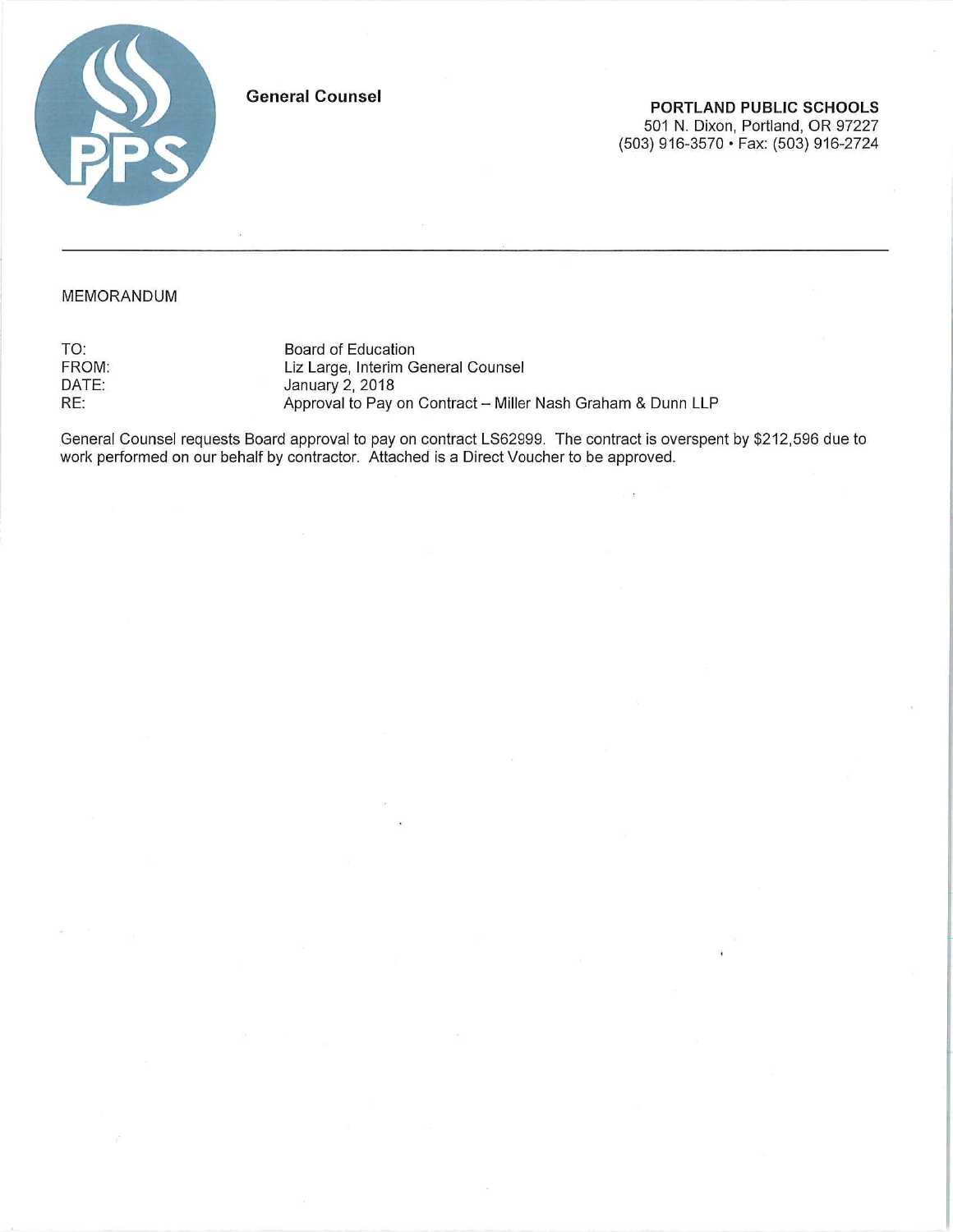#### BOARD OF EDUCATION SCHOOL DISTRICT NO. 1J, MULTNOMAH COUNTY, OREGON

# INDEX TO THE AGENDA

### January 9, 2018

Board Action<br>Number Number Page

# Other Matters Requiring Board Approval

| 5557 |                                                                                 |  |
|------|---------------------------------------------------------------------------------|--|
| 5558 | Approval of Corrective Action Plan for Material Weaknesses Related to Financial |  |
|      |                                                                                 |  |
| 5559 |                                                                                 |  |
| 5560 |                                                                                 |  |
| 5561 |                                                                                 |  |
| 5562 |                                                                                 |  |
| 5563 |                                                                                 |  |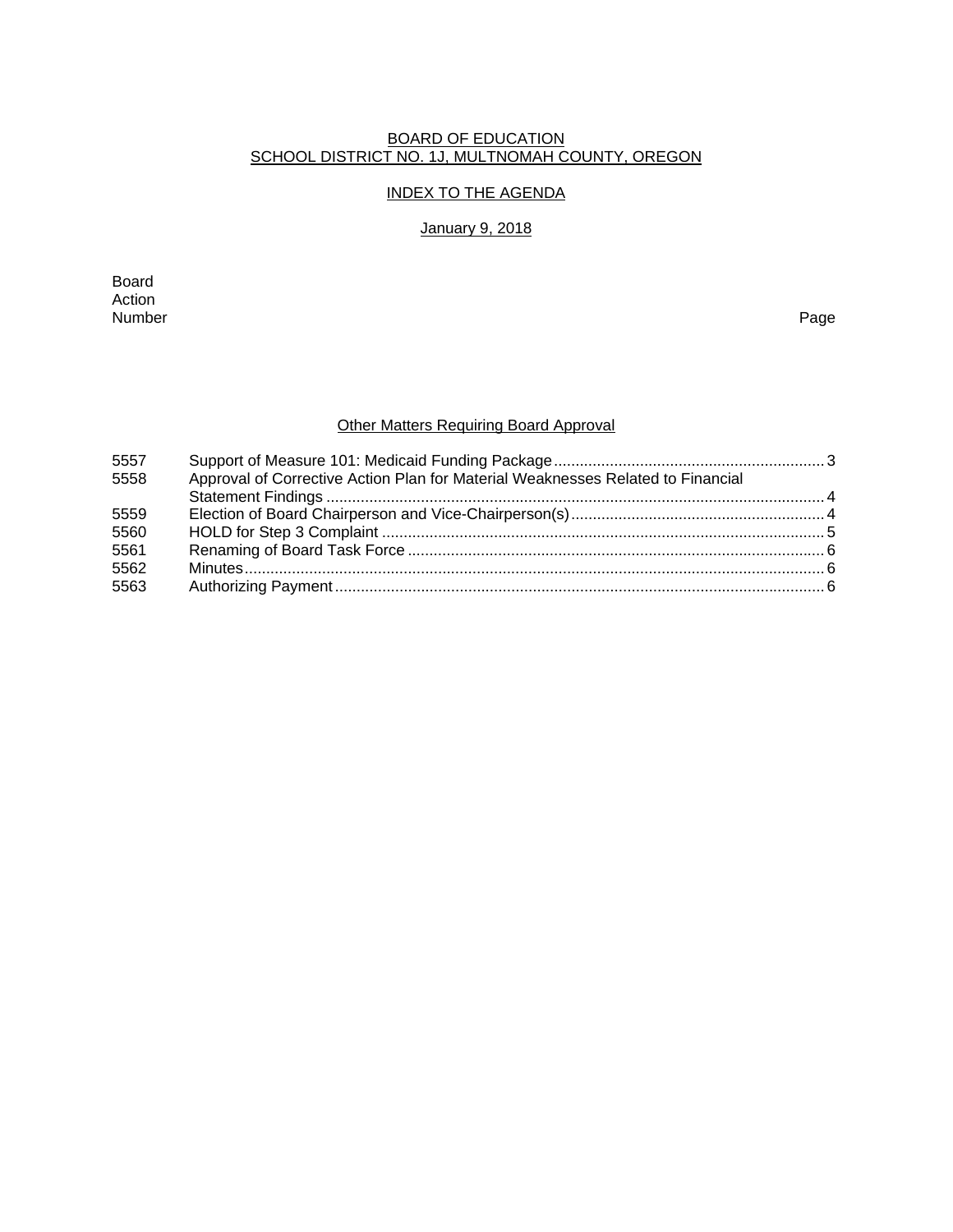# **Other Matters Requiring Board Approval**

The Superintendent RECOMMENDS adoption of the following items:

Numbers 5557 through 5562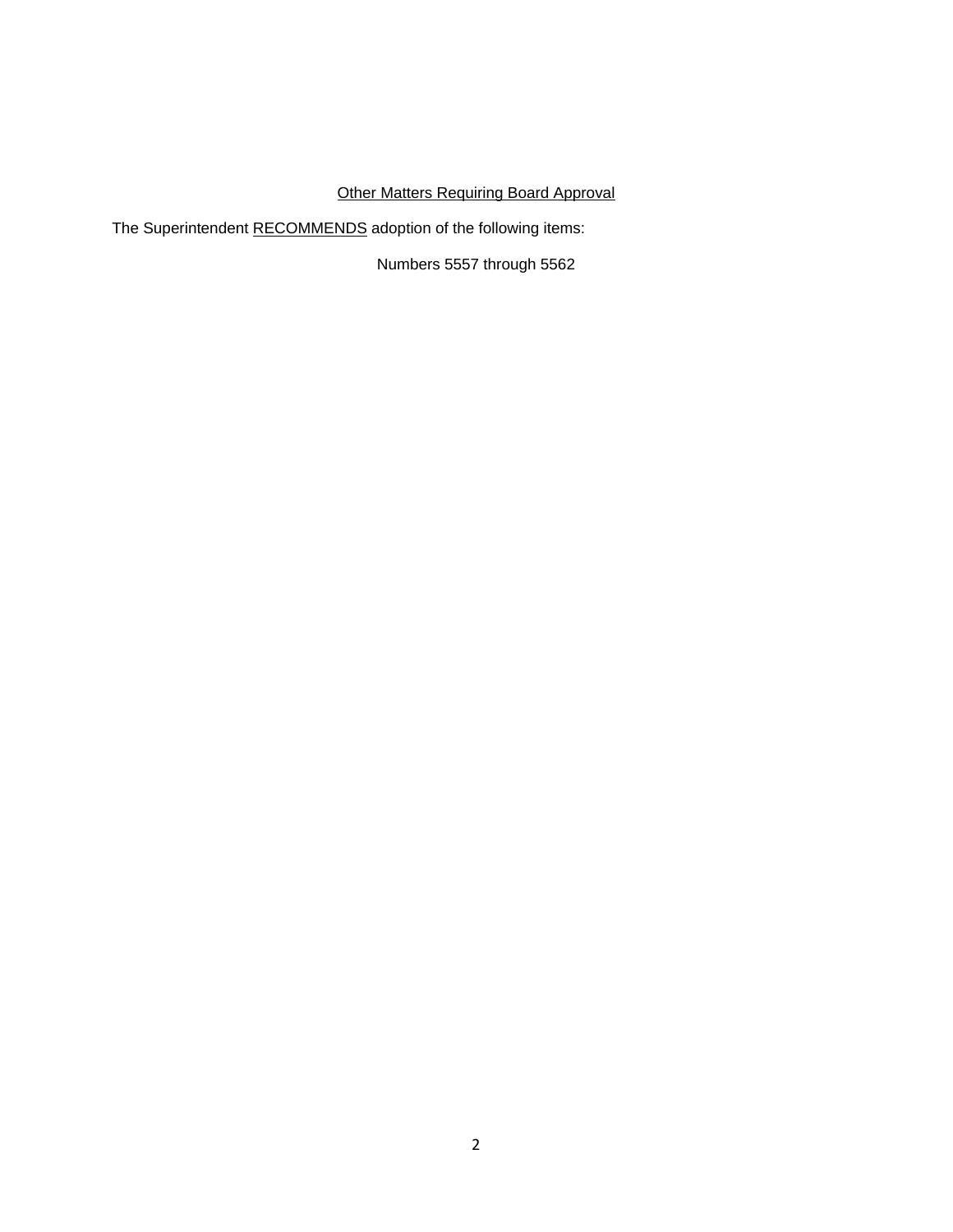#### Support of Measure 101: Medicaid Funding Package

## **RECITALS**

- A. Medicaid provides health care insurance for almost one in four Oregonians, or more than 1 million low income people.
- B. Over 387,000 children more than 40% of all children in Oregon receive their health care through the Oregon Health Plan.
- C. The Board of Education of the Portland Public Schools District believes that all students deserve access to health insurance and affordable doctor's visits that keep them healthy and able to learn.
- D. Measure 101 secures \$320 million already budgeted for healthcare in the 2017-19 biennial state budget and more than \$1.3 billion dollars in combined federal and state funding.
- E. Measure 101 fails, hundreds of thousands of Oregon students could lose their healthcare which would impact their ability to attend school ready and able to learn.
- F. Instability in the state budget could lead to significant negative impacts to K-12 education which is 39% of the state budget.
- G. Portland Public Schools' ability to provide high quality, comprehensive, and engaging educational opportunities to its more than 49,000 students depends on stable, adequate, and predictable funding.

#### **RESOLUTION**

The Board of Education of Portland Public Schools urges a Yes vote on Ballot Measure 101.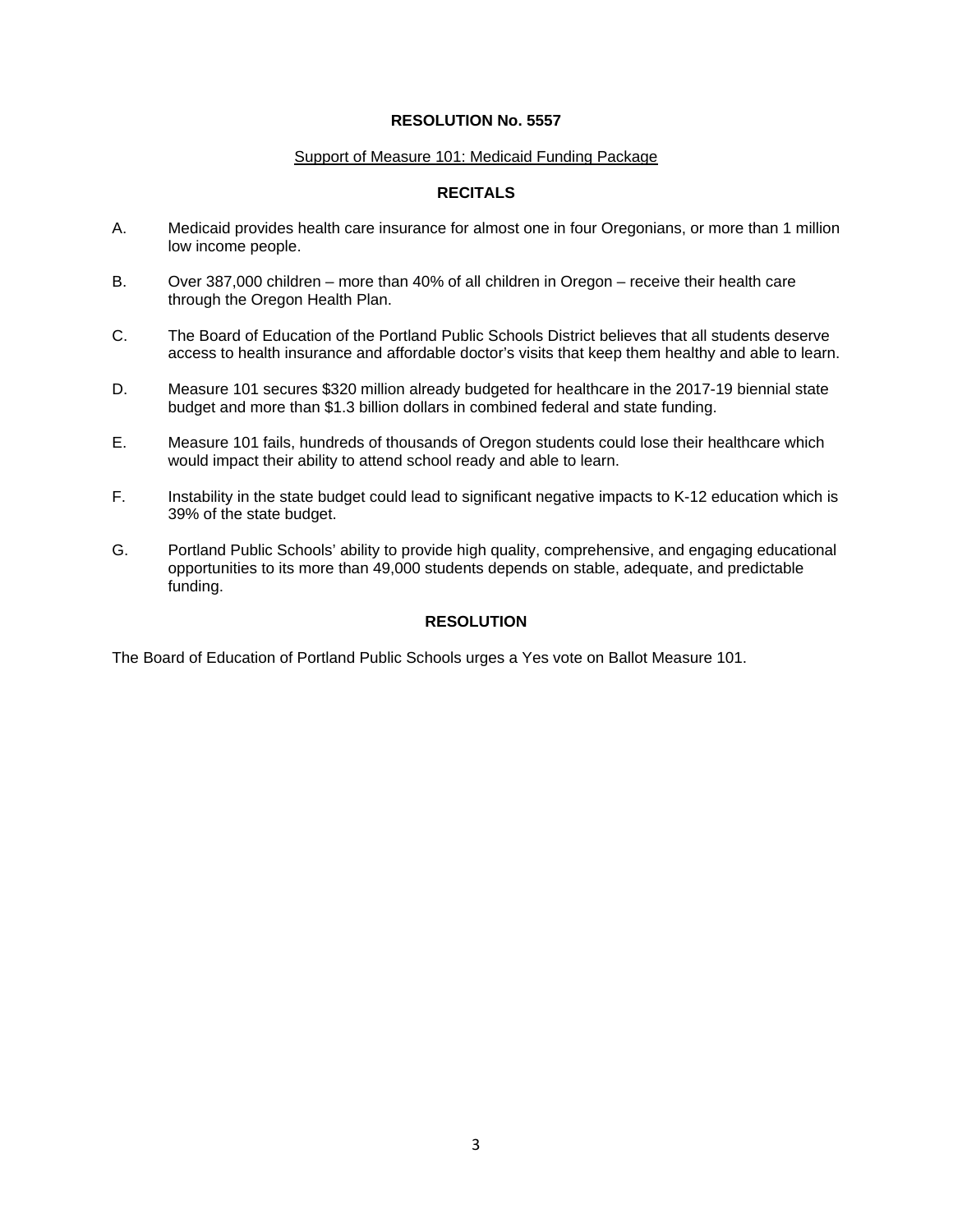#### Approval of Corrective Action Plan for Material Weaknesses Related to Financial Statement Findings

# **RECITALS**

- A. Secretary of State requirements call for the Board to approve all recommendations to a Corrective Action Plan in response to three material weaknesses found during the year-end financial statement audit.
- B. The independent auditors found three identified material weaknesses related to financial statement findings including:
	- 1. The District's internal control over the processing of year-end accounts payable failed to recognize the asset and accounts payable for fiscal 2017 and instead recorded the transaction in fiscal 2018; and
	- 2. The District enlisted an outside contractor to assist in calculating the GASB 68 pension journal entries and disclosures. This calculation incorrectly included \$18 million in pension contributions subsequent to measurement date that had not actually been made; and
	- 3. The District's internal control over year-end financial statement preparation failed to detect and correct incorrectly calculated accrued interest and net position classifications at year end.
- C. The Corrective Action Plan includes the following steps:
	- 1. Related to the accounts payable recognition, the District has implemented additional and repetitive training for the Accounts Payable team in addition to continued periodic training to ensure the staff has the knowledge and skills to perform this task; and
	- 2. Related to the pension contribution calculation and incorrectly calculated year-end values the District will implement two levels of review for CAFR preparation, including all work completed by outside contractors.
	- 3. Related to all three material weaknesses, staff immediately modified the reports and included an additional level of review prior to the audit opinion being issued.
	- 4. A copy of this resolution will be filed with the Secretary of State.

#### **RESOLUTION**

The Board of Directors for Portland Public Schools, School District No. 1J, Multnomah County, Oregon, approves the Corrective Action Plan in response to the financial statement findings.

#### **RESOLUTION No. 5559**

#### Election of Board Chairperson and Vice Chairperson(s)

Director **Example 2** is hereby elected Chairperson of the Board and Director(s) \_\_\_\_\_ are hereby elected Vice-Chairperson(s) of the Board for the period beginning Jan. 9, 2018, until their successors are elected.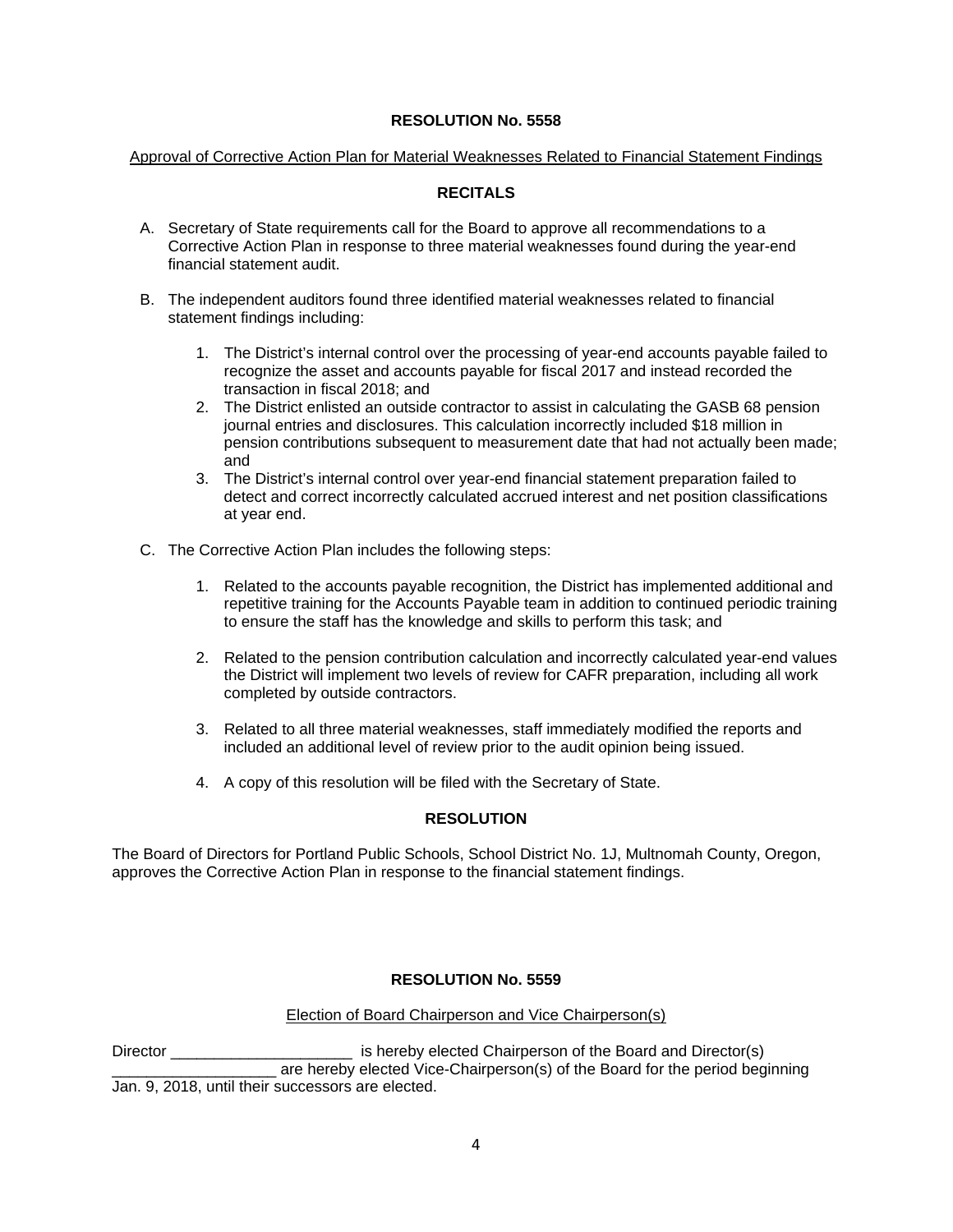HOLD for Step 3 Complaint